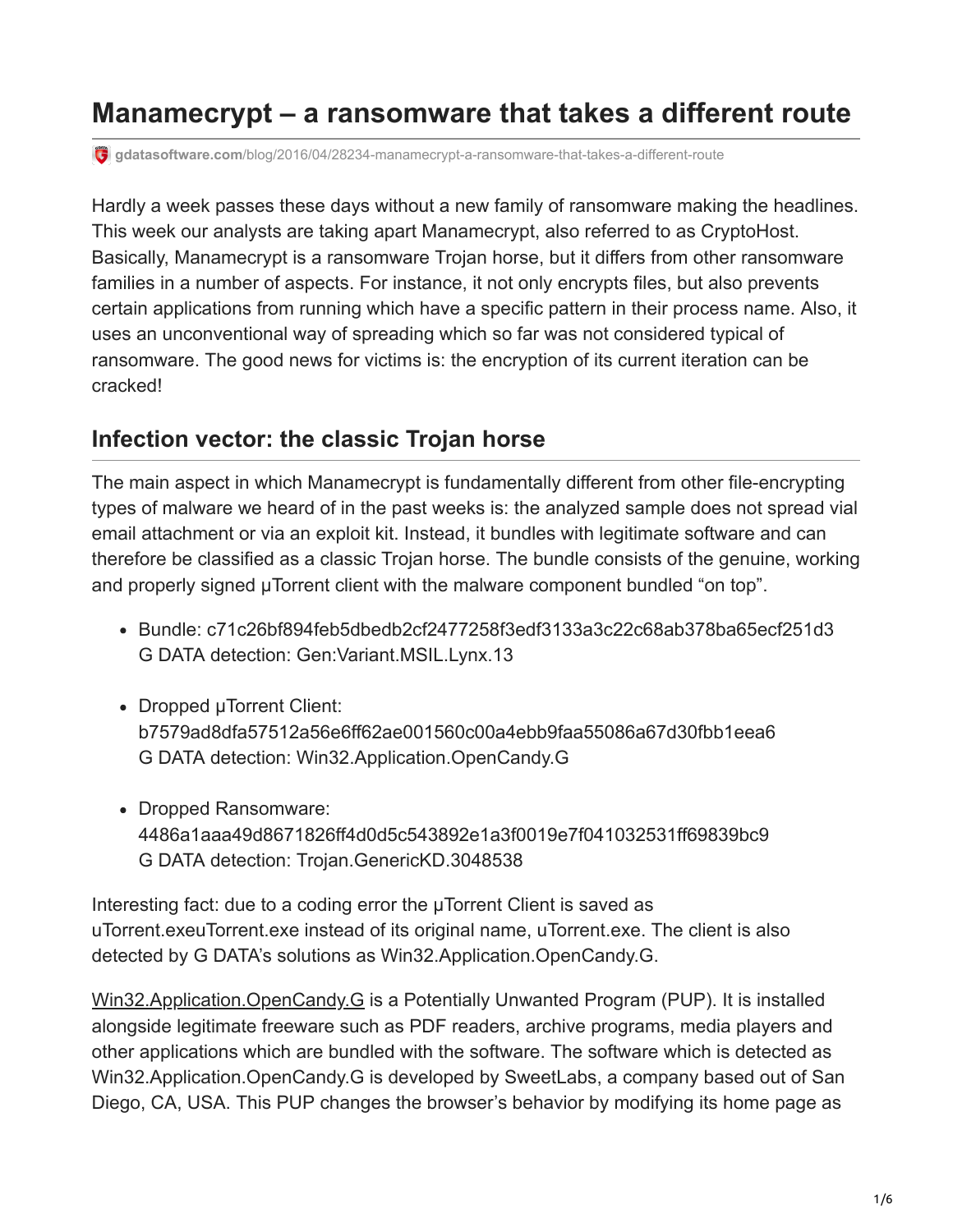well as search engine settings. Users are then redirected to potentially unwanted websites and it displays pop-up notifications. The reason for those changes is the generation of profit through displaying advertisements.

# **What Manamecrypt does on an infected PC**

The malware has several functions: it encrypts the user's files and it blocks certain programs on the PC. This type of behavior has been unheard of so far.

The encryption is also fundamentally different from the likes of [Locky,](https://www.gdatasoftware.com/blog/2016/02/25209-encryption-trojan-locky-what-you-need-to-know-about-the-ransomware) [Petya](https://www.gdatasoftware.com/blog/2016/03/28213-ransomware-petya-encrypts-hard-drives) or [Teslacrypt](https://www.gdatasoftware.com/blog/2015/12/25211-invoices-that-might-double-in-size) which made the rounds for the past few weeks. Manamecrypt takes the data it wants to encrypt and copies it to a .RAR file (a type of archive file, similar to .ZIP), and encrypts this archive with a password. The original files are then deleted. The following file types are encrypted:

```
*.3g2 *.3gp *.7z *.asf *.avi *.doc *.docx *.flv *.gif *.jpeg *.jpg *.m4v *.mov *.mp4
*.mpeg *.mpg *.pdf
*.png *.ppd *.pps *.ppt *.pptx *.psd *.qt *.rm *.tiff *.txt *.wmv *.wpd *.wps *.xlr
*.xls *.xlsl *.zip
```


#### Manamecrypt shows its demands

Besides encrypting the files, Manamecrypt prevents certain applications from running if they have certain strings in their process name. For instance, a frequently used analysis tool was shut down very quickly by the malware: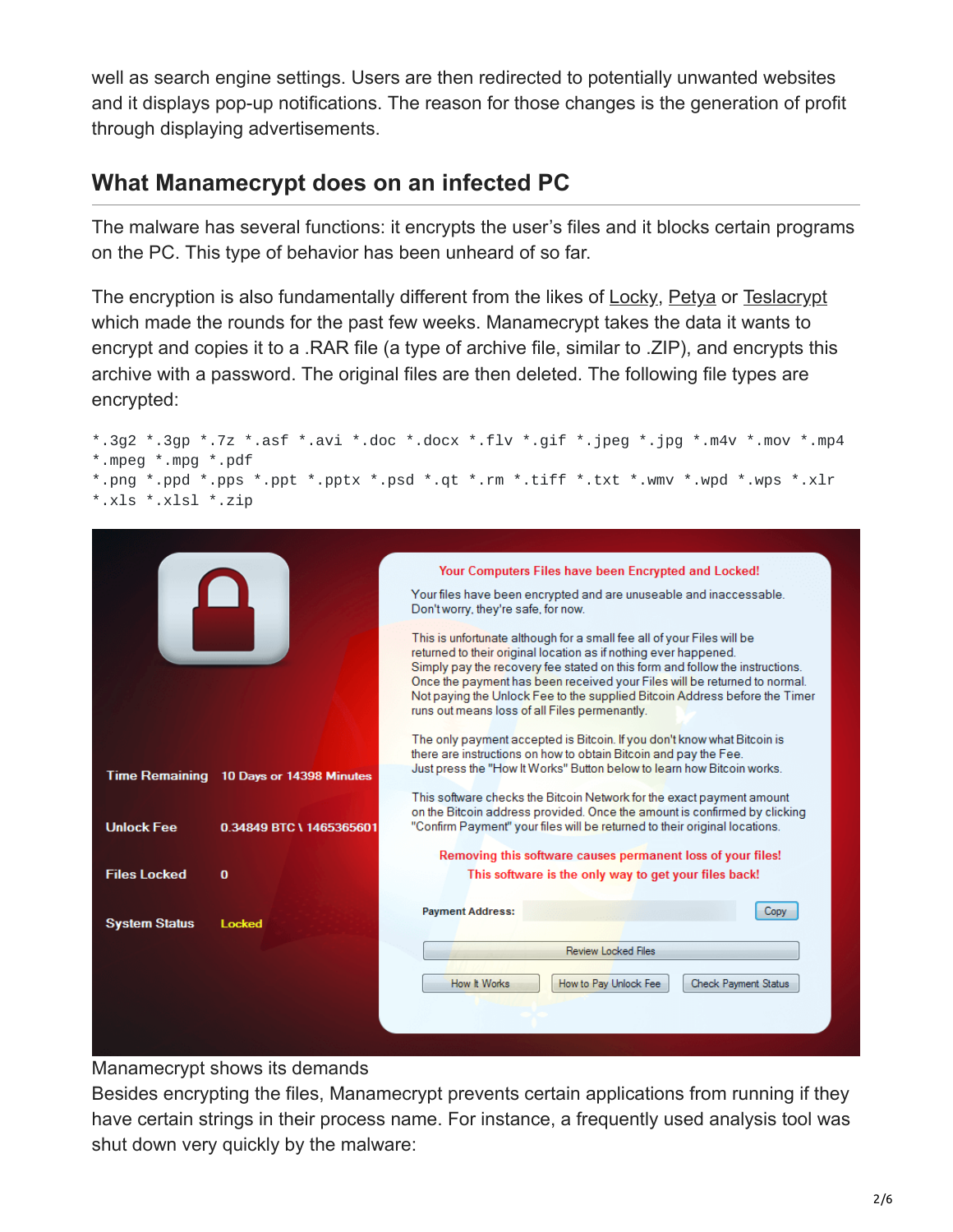

process name triggers the malware's action

If the ransomware comes across a window which contains the following strings, it terminates the corresponding process immediately:

| ad-aware    | facebook          | registry editor      |
|-------------|-------------------|----------------------|
| amazon      | game              | rune                 |
| anti virus  | instagram         | shop                 |
| anti-virus  | internet security | sophos               |
| antivirus   | kaspersky         | steam                |
| avg         | lol               | system configuration |
| avira       | mcafee            | system restore       |
| bitdefender | meetme            | task manager         |
| bullguard   | monitor           | trend micro          |
| comodo      | netflix           | tumblr               |
| debugger    | norton            | twitter              |
| dr.web      | obfuscator        | vimeo                |
| ebay        |                   |                      |
|             | origin            | vipre                |

### **Technical details**

When executed, a new entry called "software" is added to the registry at HKCU\Software\Microsoft\Windows\CurrentVersion\Run. This enables the malware to run at boot-up.

Furthermore, the following files are created: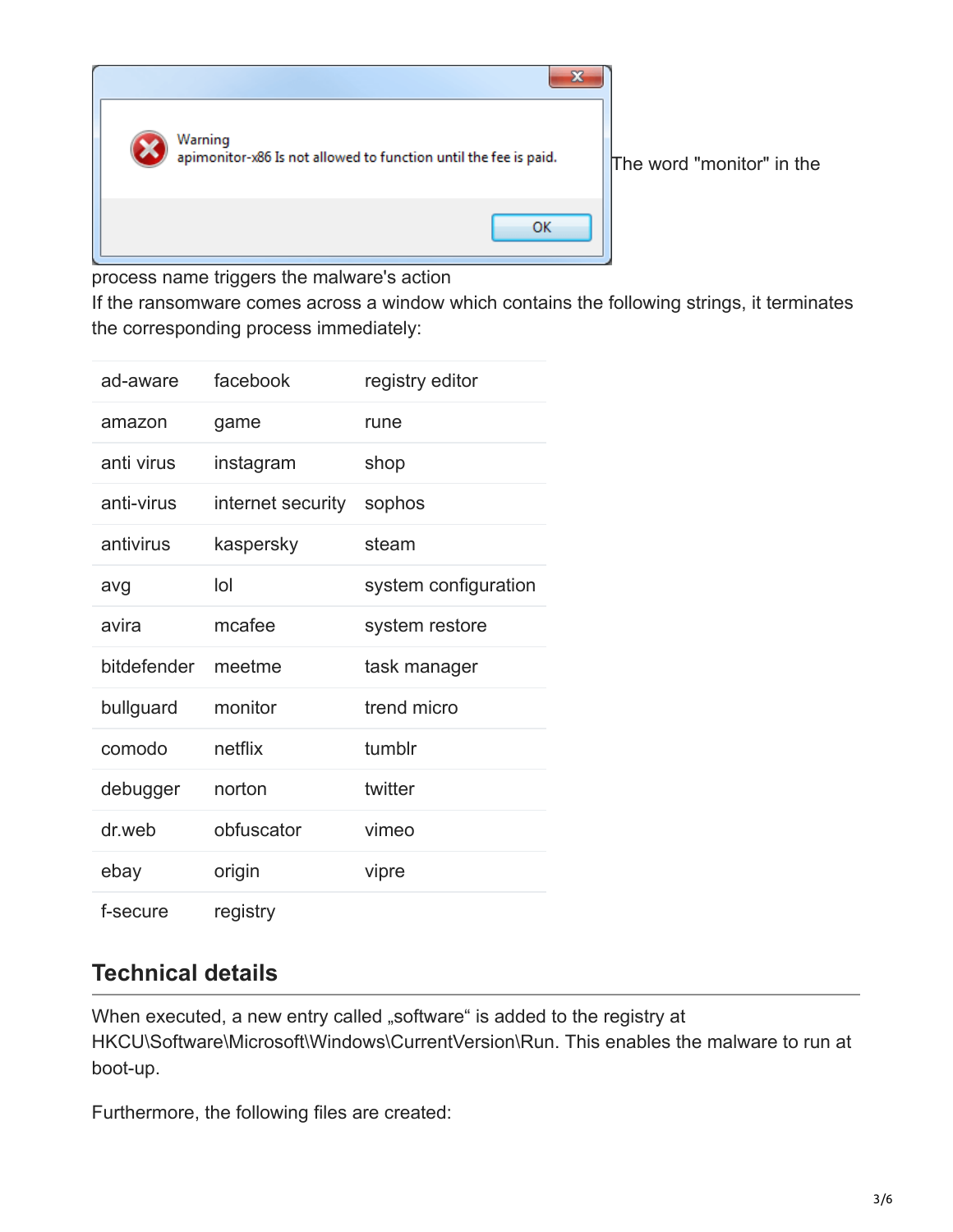%APPDATA%\cryptohost.exe (The actual ransomware binary, a copy of the sample) %APPDATA%\processor.exe (WinRAR command line tools) %APPDATA%\files (a list of file names with encrypted files) %APPDATA%\[Encrpted\_RAR\_with\_generic\_name]

In addition, the following key is written to the registry: "HKCU\Software\VB and VBA Program Settings\software\setting\" - The amout of Bitcoin to be paid as well as the remaining time are stored in here.

To decrypt, processor.exe is called as follows: "processor  $X -0$ + pEncryptedRarArchiveNameUserName EnryptedRarArchiveName.rar C:\Users\UserName\Desktop".

# **It is possible to get your data back!**

In its current implementation, the ransomware is actually susceptible to attacks. Victims can restore their data. The password for the RAR file consists of the following components:

SHA1Hash(Win32\_processor.processorID + VolumeSerialNumber\_Volume\_C + Win32\_BaseBoard.SerialNumber) + username

Researcher at PCRisk.com reported that the password for RAR files created by their sample of Manamecrypt consists of "the name of the .RAR file + computer name." According to our results, it is a combination of the .RAR file's name and the user name instead of the computer name.

The SHA1 is the name of the .RAR file. The user name can be determined as follows: press the Windows key + R; then enter cmd and press Enter. In the newly opened command line window, enter echo %username% and press Enter again. The displayed string is the user name.

Example: The .RAR file is called 123456789ABCDE and the Username is JDoe. The password therefore is 123456789ABCDEJDoe



is entered correctly, Manamecrypt releases the date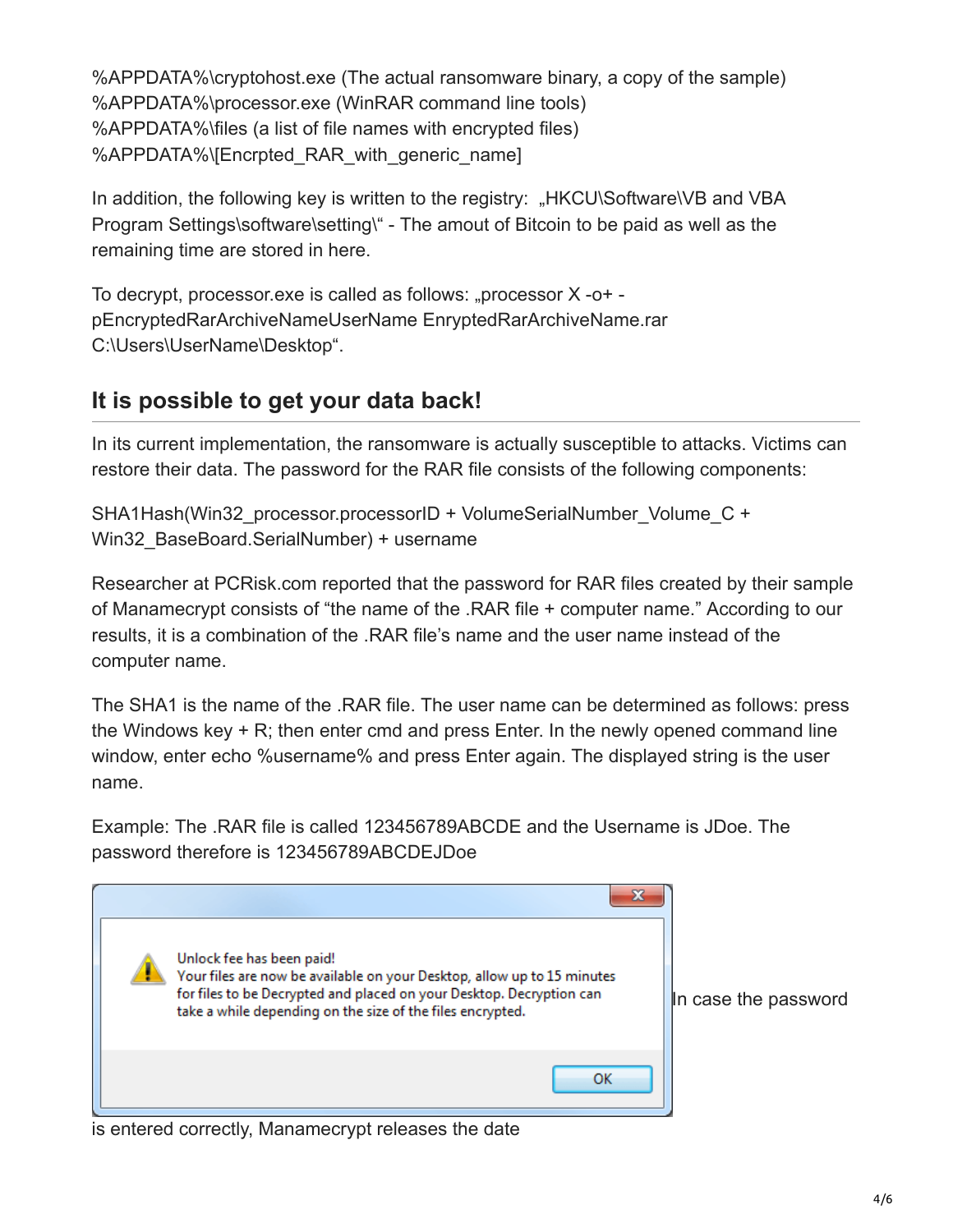# **Summary**

Ransomware remains one of the most obvious threats within the past weeks. Manamecrypt/Cryptohost differs on some aspects from malware which was observed before. The mode of propagation, encryption method and blocking of programs are the most prominent differences. Also, experts were able to provide a way of decrypting files in a very short time. Still, prevention is the method of choice in the battle against file-encrypting malware. The following tips are a good foundation for an effective defense.

# **How to protect yourself – prevention is the key**

Infection with such an encryption Trojan is fatal for the afflicted users and companies and, in many cases, decrypting the data without the appropriate key is extremely resource-intensive, even impossible. Looking at Manamecrypt/CryptoHost, it is possible to decrypt the files of the current attacks.

Paying the ransom is no guarantee that the data will be decrypted again by the attackers. An extortioner can suddenly demand more money to release the data, or encrypt the data once again at a later date via a backdoor in the system and demand money again – even when it at first appears that he has kept his promise and released the data.

In the investigations to date, Manamecrypt is not conspicuously using such a backdoor, as other malware families do.

The payment demanded is generally made via e-Payment systems that provide anonymised accounts and payment methods - in the current case: Bitcoin. Hence, if the extortioner fails to do anything about the decryption despite the payment being made, the money cannot be reclaimed or tracked. So making a payment implies risk in all sorts of ways.

Consequently it is particularly important that preventive steps are taken against this type of malware, and that a comprehensive security concept is in place.

### **Use a comprehensive security solution**

Get a comprehensive solution that includes not just a virus scanner but also proactive technologies for fending off previously unknown threats. Obviously the protective software should also monitor the email inbox. Always keep the security solution installed on the computer fully up-to-date.

### **Download software from the producer's website**

In this current case, the ransomware component was bundled with a legitimate program - a classic Trojan horse. Our advice: download needed/wanted software from the producer's website only or from trusted download portals. Where possible, do not download it from thirdparty-sites.